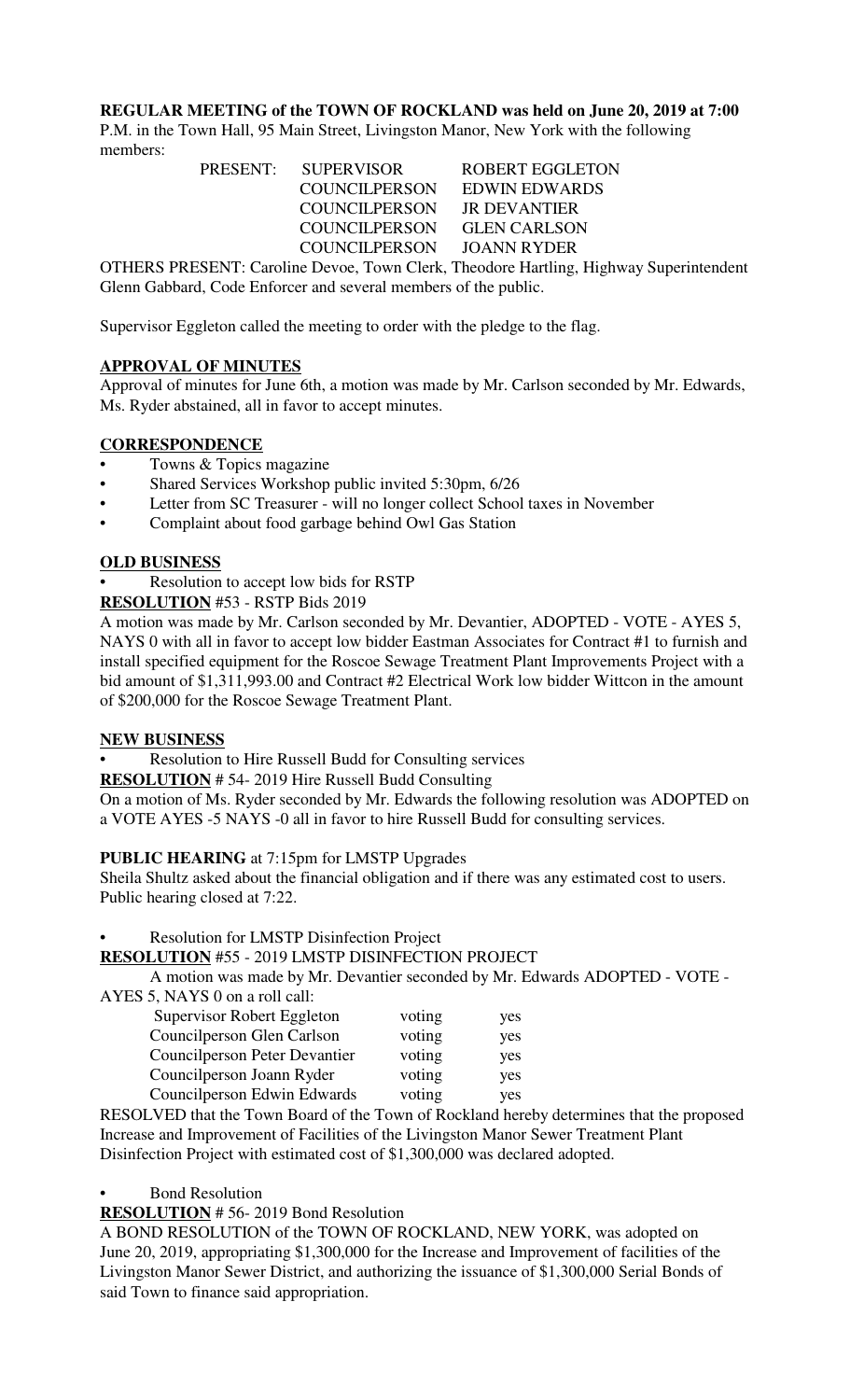#### **REGULAR MEETING OF TOWN OF ROCKLAND June 20, 2019 cont' Pg***.2*

The adoption of the foregoing Resolution was duly put to a vote on roll call, which resulted as

| follows: | Supervisor Robert Eggleton           | voting | yes |
|----------|--------------------------------------|--------|-----|
|          | Councilperson Glen Carlson           | voting | yes |
|          | <b>Councilperson Peter Devantier</b> | voting | yes |
|          | Councilperson Joann Ryder            | voting | yes |
|          | Councilperson Edwin Edwards          | voting | yes |
|          | The Resolution was declared adopted. |        |     |

Resolution to hire Bipin Gandhi for engineering services **RESOLUTION** # 57- 2019 Hire Bipin Gandhi Engineering

An AGREEMENT was made and entered into on June 20<sup>th</sup>, 2019 between the TOWN OF ROCKLAND, NEW YORK and BIPIN GANDHI, PC (ENGINEER) for required services of a professional ENGINEER for design of plant effluent disinfection system to the Livingston Manor Sewage Treatment Facility located in the Town of Rockland, New York.

A motion was offered by Mr. Carlson, seconded by Mr. Edwards and was put to a vote on a roll call which resulted as follows:

| Supervisor Robert Eggleton           | voting | yes |
|--------------------------------------|--------|-----|
| Councilperson Glen Carlson           | voting | yes |
| Councilperson Peter Devantier        | voting | yes |
| Councilperson Joann Ryder            | voting | yes |
| Councilperson Edwin Edwards          | voting | yes |
| The Resolution was declared adopted. |        |     |

• Resolution to Pay Utilities as needed

# **RESOLUTION** #58 - 2019

A motion was made by Ms. Ryder, seconded by Mr. Devantier ADOPTED - VOTE - AYES 5, NAYS 0 with all in favor to pay utility bills as needed.

## • Budget Modification

**WHEREAS**, the 2019 Budget requires modification, now therefore be it RESOLVED that General Fund be authorized:

| REVENUES        |         | <b>EXPENDITURES</b> |  |
|-----------------|---------|---------------------|--|
| 3089 \$7,000.00 | 1110.41 | \$7,000.00          |  |
| 2771 \$8,580.00 | 8010.40 | \$8,580.00          |  |
| 2660 \$7,100.00 | 3650.40 | \$5,000.00          |  |
|                 | 8510.41 | \$2,100.00          |  |

The motion to accept this resolution was made by Mr. Devantier, seconded by Mr. Edwards and unanimously carried, AYES 5, NAYS 0.

# **PUBLIC COMMENT**

Hope Schwartz voiced concern about property owner next to her wishing to open a Thai Restaurant. Code Enforcer Glenn Gabbard stated he spoke to owner and denied parking for a restaurant capacity. Ms. Schwartz also questioned about anything new regarding flood issues affecting that area. Supervisor Eggleton stated that the area around the light in town is being worked on regarding flooding. Code Enforcer Glenn Gabbard responded to Ms. Schwartz concerns regarding the zoning of the area.

RR Fire Department members were present and questioned the progress (or lack of) the lot next to fire house. They voiced concern regarding the stagnant water. A second issue discussed was in regards to being charged a hydrant tax when they don't hardly use them. Lastly a third concern voiced was in regards to the many dog litter in the park area. Supervisor Eggleton addressed these concerns.

**EXECUTIVE SESSION** - Open at 8:01pm, On a motion by Mr. Carlson, seconded by Mr. Edwards the Executive Session was adjourned at 8:13pm.

- Supervisors Monthly Report presented motion to accept by Mr. Carlson, seconded by Mr. Devantier with all in favor.
- Water/Sewer Log

# **DEPARTMENT HEADS**

**Ted Hartling** Highway Superintendent - paving scheduled. **Glenn Gabbard** Code Enforcer - Camp fire inspections, permits continue to be issued.